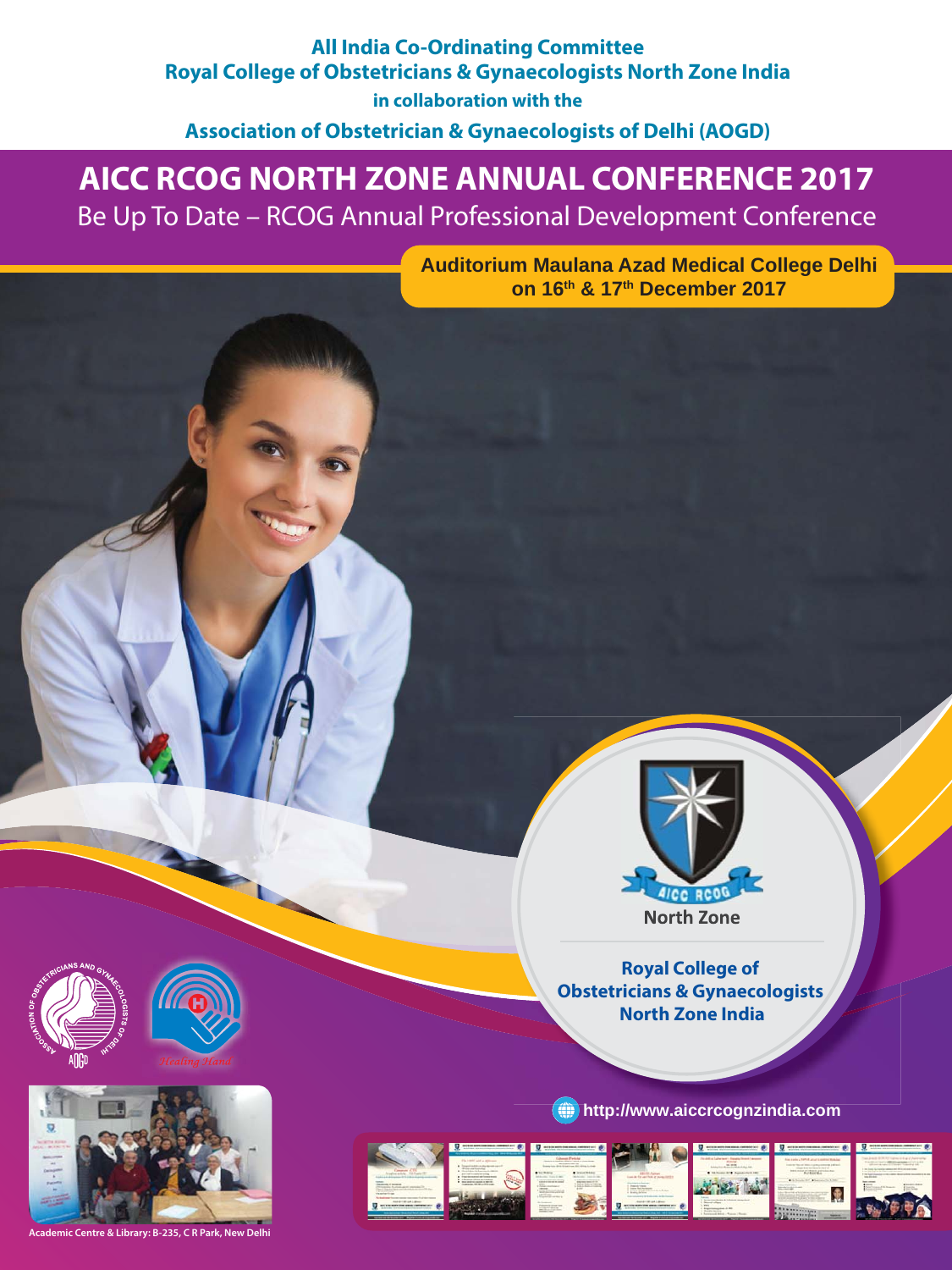# **Invitation**

#### *"Live as if you were to die tomorrow. Learn as if you were to live forever."* - Mahatma Gandhi

#### Dear colleagues and friends

On behalf of the AICC Royal College of Obstetricians and Gynaecologists North zone India organising Committee in collaboration with the Association of Obstetrician and Gynaecologists of Delhi (AOGD), it gives us great pleasure to invite you to the AICC RCOG North Zone Annual Conference 2017 : BE UP TO DATE – RCOG ANNUAL PROFESSIONAL DEVELOPMENT CONFERENCE.

This prestigious academic event is being organized at Maulana Azad Medical College Auditorium Delhi on 16<sup>th</sup> and 17<sup>th</sup> December 2017. AICC RCOG North Zone India fellows and members are committed to make the scientific programme exciting, productive and a major learning event for trainees, clinicians, academicians and practioners. This Annual event 2017 will feature renowned clinicians who will share, discuss and debate new developments and controversial topics that will impact our daily practice.

We feel specially privileged to have Professor Khalid S Khan, Professor of Women's Health and Clinical Epidemiology, at Barts and the London School of Medicine and Dr Prabha Sinha Fetal Maternal Medicine & High Risk Obstetric Specialist to share their expertise. Professor Khalid S Khan will be conducting a Pre conference workshop on "How to write a paper and publish it" on 15<sup>th</sup> December 2017 and module on Clinical governance & research in the main conference on 16<sup>th</sup> December 2017. Professor Khalid S Khan leads Population Health and Translational Biomedical Research Themes. He has published over 200 peer reviewed journal articles making contribution in systematic reviews (meta-analyses), trials of treatments and tests, health technology assessments, and evaluation of educational methods. His book on Evidence-based Medicine won the BMA medical book competition. He is Editor-in-Chief of *BJOG*: An International Journal of Obstetrics and Gynaecology.

We have also planned three pre-conference workshops on 15<sup>th</sup> December 2017 and two post conference workshops on 18<sup>th</sup> and 19th December 2017 for focused practical learning on selected topics. Each workshop will be conducted by a team of distinguished expert faculty members who are committed to provide in-depth learning and answer all your queries. On behalf of the organizing committee, we are delighted to invite you to join us as it will be an excellent opportunity to provide an open space for discussion and exchange of ideas, as well as providing you with an opportunity to enrich your knowledge and clinical expertise.

We are sure you will find this conference extremely informative and valuable to upgrade your clinical knowledge and skills. Looking forward to your active participation.

Please do check our website www.aiccrcognzindia.com/ Face book page for regular updates on this conference as well as on other RCOG training courses. We look forward to welcoming you at this academic event. With kind regards.



Dr Nirmala Agarwal **Organizing Chairperson**



Dr Anita Kaul **Co- Chairperson**





Dr R Sharma Dr A Aneja Dr J Behura Dr A Dang **Organizing Secretaries**



## **Important Dates**

First Announcement / Call for Abstracts: 20 September 2017 Deadline for Poster Abstract Submission: 5 December 2017 Deadline for Early Registration: 5 December 2017 RCOG (UK) AICC North Zone Annual Conference 2017: BE UP TO DATE – RCOG Annual Professional Development Conference 16<sup>th</sup> and 17<sup>th</sup> December 2017. (Saturday and Sunday)

*Venue:* Auditorium, Maulana Azad Medical College (MAMC), Bahadur Shah Zafar Marg, New Delhi, 110002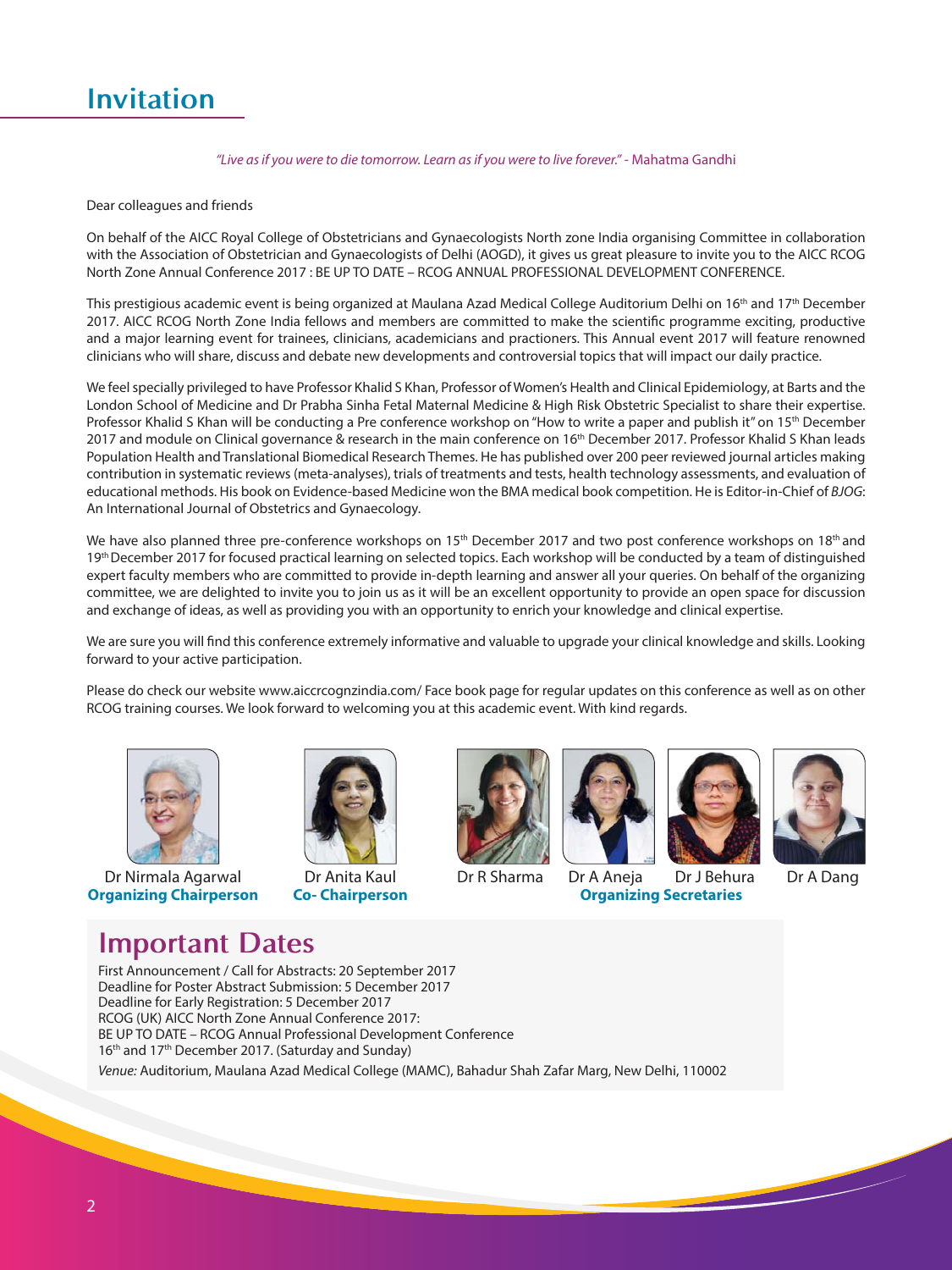# **Annual Conference Organizing Committee**

#### **Organizing Chairperson**

Dr Nirmala Agarwal n.menoky@gmail.com/ 9811888732

#### **Vice Chairperson**

Dr Anita Kaul anitagkaul@gmail.com anita\_kaul@apollohospitalsdelhi.com 9811100511

#### **Organizing Secretaries**

Dr Ranjana Sharma Dr Anjila Aneja Dr Jharna Behura Dr Arbinder Dang

#### **Advisor**

Dr Urmil Sharma (Patron) Dr Urvashi P Jha (Past Chair AICC RCOG) Dr Sohani Verma (Past Chairperson North Zone AICC RCOG) Dr Mala Arora (Senior Fellow) Dr Ranee Thakar (UK)

#### **Patrons**

Dr S K Bhandari Dr Sheila Mehra Dr Urmil Sharma Dr Mohinder Kochar Dr R P Soonawala Dr Sanjeev Sharma (UK) Dr Prabha Sinha (UK) Dr Prathap C Reddy Dr Ashok Chauhan

#### **Finance Committee**

Dr Nirmala Agarwal Dr Ranjana Sharma

#### **Inauguration Committee**

Dr Anita Kaul Dr Saritha Shamsunder (Master of Ceremony) Dr Anjila Aneja

#### **Joint Secretaries**

Dr Jasmine Chawla Dr Usha M Kumar Dr Pulkit Nandwani

#### **Registration**

Dr Nirmala Agarwal Dr Sonal Bathla Dr Sweta Balani Mr Asif Muniri Mrs Geeta Rana Mrs Rama Thakur

#### **Scientific Committee**

Dr Nirmala Agarwal Dr Sohani Verma Dr Anita Kaul Dr Mala Arora Dr Ranjana Sharma Dr J B Sharma Dr Saritha Shamsunder Dr Anjila Aneja Dr Jayasree Sundar Dr Sweta Gupta Dr Arbinder Dang

#### **Workshop Committee**

Dr Mala Arora Dr Anita Kaul Dr J B Sharma Dr Saritha Shamsunder Dr Jayasree Sundar Dr Poonam Niti Tara Dr Mamta Misra Dr Jharna Behura Dr Neema Sharma Dr Usha M Kumar Dr Chanchal Singh Dr Mamta Dagar Dr Ramandeep Kaur Dr Sweta Balani

#### **Souvenir & Abstract Book**

Dr Mamta Dagar Dr Jasmine Chawla Dr Jharna Behura

#### **Hall Management**

Dr Sweta Gupta Dr Jayasree Sundar Dr Poonam Niti Tara Dr Jharna Behura Dr Jasmeet Monga Dr Kiran Popli Arora Dr Chanchal Singh Dr Mamta Sahu Dr Pulkit Nandwani

#### **Web Editors**

Dr Aniila Aneja Dr Mamta Misra

#### **Scientific Exhibition**

Dr Nirmala Agarwal Dr Sohani Verma Dr Anita Kaul Dr Mala Arora Dr Ranjana Sharma Dr J B Sharma Dr Saritha Shamsunder Dr Anjila Aneja Dr Jayasree Sundar Dr Sweta Gupta Dr Sonal Bathla Dr Poonam Niti Tara Dr Sweta Balani

#### **Transport &**

**accommodation**  Dr Nirmala Agarwal Dr Sonal Bathla Dr Sweta Balani

#### **Food & Beverages**

Dr Nirmala Agarwal Dr Arbinder Dang

# *Overview at A Glance*

| <b>Annual Conference</b>                         | <b>Date</b>                                                             | <b>Time</b>                         | <b>Venue</b>                                                  |  |
|--------------------------------------------------|-------------------------------------------------------------------------|-------------------------------------|---------------------------------------------------------------|--|
| <b>Scientific Program</b><br>Day 1               | 16 <sup>th</sup> December 2017 (Saturday)                               | 09:00am - 05:00pm                   |                                                               |  |
| Scientific Program<br>Day 2                      | 17 <sup>th</sup> December 2017 (Sunday)                                 | 09:00am - 05:00pm                   |                                                               |  |
| <b>Poster /free communications</b>               | 17 <sup>th</sup> December 2017 (Sunday)                                 | 08:00am - 09:00am                   | Auditorium, Maulana Azad Medical                              |  |
| <b>Representative Committee</b><br>Meeting (RCM) | 16th December 2017 (Saturday)                                           | $06:00 \text{pm} - 06:30 \text{pm}$ | College (MAMC), Bahadur Shah Zafar<br>Marg, New Delhi, 110002 |  |
| <b>General Body Meeting (GBM)</b>                | 16 <sup>th</sup> December 2017 (Saturday)                               | 06:30pm - 07:00pm                   |                                                               |  |
| Inauguration                                     | 16 <sup>th</sup> December 2017 (Saturday)                               | $05:00 \text{pm} - 06:00 \text{pm}$ |                                                               |  |
| <b>Dinner</b>                                    | 16 <sup>th</sup> December 2017 (Saturday)                               | 07:00pm onwards                     |                                                               |  |
| Pre conference workshops<br>(Three)              | 15 <sup>th</sup> December 2017 (Friday)                                 | 09:00am - 05:00pm                   | Maulana Azad Medical College (MAMC)                           |  |
| Post conference workshops<br>(Two)               | 18 <sup>th</sup> & 19 <sup>th</sup> December 2017 (Monday<br>& Tuesday) | 09:00am - 05:00pm                   | Academic Centre C R Park Delhi                                |  |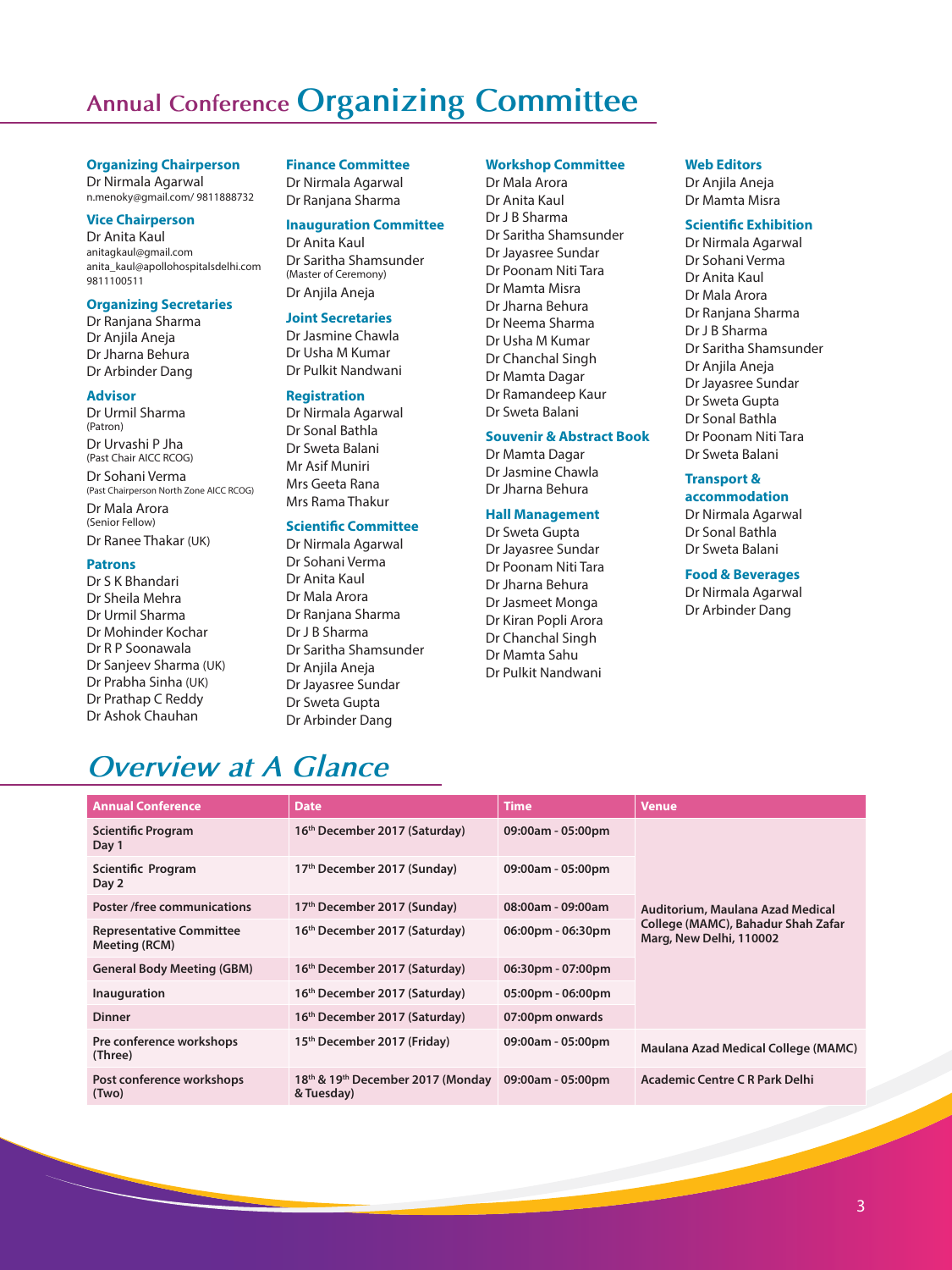## **Faculty**

### **International Faculty**



#### **Professor Khalid S Khan** MMEd, MRCOG, MSc, FCPS, MBBS

#### **Editor-in-Chief BJOG**

Professor Khalid Khan is Professor of Women's Health and Clinical Epidemiology at Barts and the London School of Medicine, Queen Mary University of London. His expertise is in clinical obstetrics-gynaecology, patient-oriented health research and medical education. He has published over 250 peer reviewed journal articles and authored 20 books and chapters. His research contribution is in systematic reviews (meta-analyses), multicentre primary prospective evaluations of treatments and tests, health technology assessment and evaluation of educational methods. His educational research explores how best to teach and learn evidence-based medicine (EBM). One of his books on EBM has won BMA Medical Book competition Award in Basis of Medicine category. He was awarded the Spinoza Chair (Visiting Scholarship) at the University of Amsterdam, the Netherlands. He has previously been member of the Guideline and Audit Committee and Study Groups on Multiple pregnancy and Preterm Labour at RCOG. He has been a member of the National Institute for Health Research (NIHR) Health Technology Assessment Clinical Evaluation and Trials Board. He is also Editor of Evidence-based Medicine Journal. AT BJOG he has undertaken several roles including: Peer reviewer (1996 onwards), Editorial Board Member (1997 onwards), Management Board Member (2005-2008) and Editor (2009 onwards). He has been Editor-in-Chief since 2012.

Special interests: Obstetrics and gynaecology, systematic reviews (meta-analyses), randomised controlled trials, epidemiology, translational research, medical education, patient-oriented health research, evidence-based medicine



**Dr Prabha Sinha** MB BS, DGO, FRCOG, MRCPI, Diploma in advanced ultrasound (RCOG/RCR, UK)

Masters in medical Education for Doctor's & Dentists (Univ of Sheffield 2002), Qualification for educational supervisor (QUESP) KSS Deanery

Ethicon Travel 1997 & Menopause Travel Awards 2002, RCOG

She has worked for the NHS for more than 32 years and as a Consultant Obs& Gyn at East Sussex Hospital Trust for 16 years. Currently, working as a senior consultant in fetal medicine unit at Tawam affiliate of John Hopkins, USA at UAE

Teacher and facilitator for Diploma in ultrasound scan at Sharjah University & PROMPT Courses locally.

Honorary contract with Harris Birth Right Centre & in Fetal medicine at Guy's and St Thomas' Hospital including in fetal cardiology & prematurity clinic. Recruited patients for OPPTIMUM, Maverick ORACLE, CLASP trial and coordinator for Caesar study, reported cases to UKOSS & National Heavy Menstrual Bleeding Audit conducted by RCOG & national audit for sentinel caesarean section study.

Reviewed many Green Top Guidelines and continue to do so

Preceptor for Advanced Education Module for RCOG, UK for 5 years, Facilitator and teacher for the 'Training the Trainers' course, Induction course 'International Medical Graduates' RCOG& member of the Joint RCOG/RCR Committee

Facilitator for the course LSSEOC courses run by LSTM (Liverpool School of Tropical Medicine. UK)

Reviewer of several journals.

Participated in RITA, ARCP assessment, short listing and interview medical school for Guy's, St Thomas's and Kings College and for registrars for KSS and London Deanery. MRCOG and PLAB Part 2, GMC exam for overseas doctors for 10 years.

Member of Policy recommendation committee for South East to discuss/ amend policy regarding most appropriate management problem which is cost effective Member on Cochrane Review panel,

**PUBLICATIONS:** Published more than 40 articles in peer reviewed Journal, 20 case reports, 24 abstracts in peer reviewed journal and 18 in non-peer reviewed journals. Written 8 books and 2 chapters, made 21 oral presentation and more tan 100 poser presentations in national and international conferences. Have been invited speakers in

many international conferences including India, China, Poland, Egypt and others.

### **National Faculty**

Dr Abha Sharma Dr Akshatha Sharma Dr Amarnath Jena Dr Amita Suneja Dr Anita Kaul Dr Anjali Taneja Dr Anjali Tempe Dr Anjila Aneja Dr Anju Virmani Dr Aparna Sharma Dr Arbinder Dang Dr Asmita Rathore Dr Avinash Rao Dr Bindiya Gupta Dr Chanchal Singh Dr Dinesh Gupta Dr Gita Radhakrishnan Dr Harsh Mahajan Dr Jasmine Chawla Dr Jayasree Sundar Dr J B Sharma Dr Jharna Behura

Dr Jyoti Bhaskar Dr Kaberi Banerjee Dr K D Nayar Dr K Gujral Dr Kiran Guleria Dr Mala Arora Dr Mamta Dagar Dr Mamta Mishra Dr Mamta Sahu Dr Manavita Mahajan Dr Manisha Kumar Dr Manju Puri Dr Manpreet Sethi Dr Meenakshi Sahu Dr Monika Bhatia Dr Nandita Dimri Dr Neema Sharma Dr Neena Bahl Dr Neena Malhotra Dr Neerja Batla Dr Neha Gupta Dr Nirmala Agarwal

Dr Niti Khunger Dr Pakhee Aggarwal Dr Pooja Bakshi Dr Poonam Tara Thakur Dr Prachi Renjhen Dr Preeti Rastogi Dr Priti Arora Dhamija Dr Pulkit Nandwani Dr Puneet Arora Rana Dr Puneet Kochhar Dr Ramandeep Kaur Dr Ranjana Sharma Dr Renu Arora Dr Renu Lakhtakia Dr Renu Misra Dr Ritika Bhandari Dr Rupinder Sekhon Dr Sangeeta Gupta Dr Saritha Shamsundar Dr Seema Thakur Dr Shalini Rajaram Dr Shelly Arora

Dr Shipra Kunwar Dr Shweta Gupta Dr Smita Joshi Dr Sohani Verma Dr Sonu Agarwal Dr Sudha Prasad Dr Sujata Dr Suneeta Mittal Dr Sunita Malik Dr Sushma Sinha Dr Sweta Balani Dr Sweta Gupta Dr Tanya Buckshee Dr Uma Swain Dr Urvashi P Jha Dr Usha M Kumar Dr Vanita Mittal Dr Vatsala Dadhwal Dr Vijay Zutshi Dr Vinita Kumar Jaggi Dr Zeenie Girn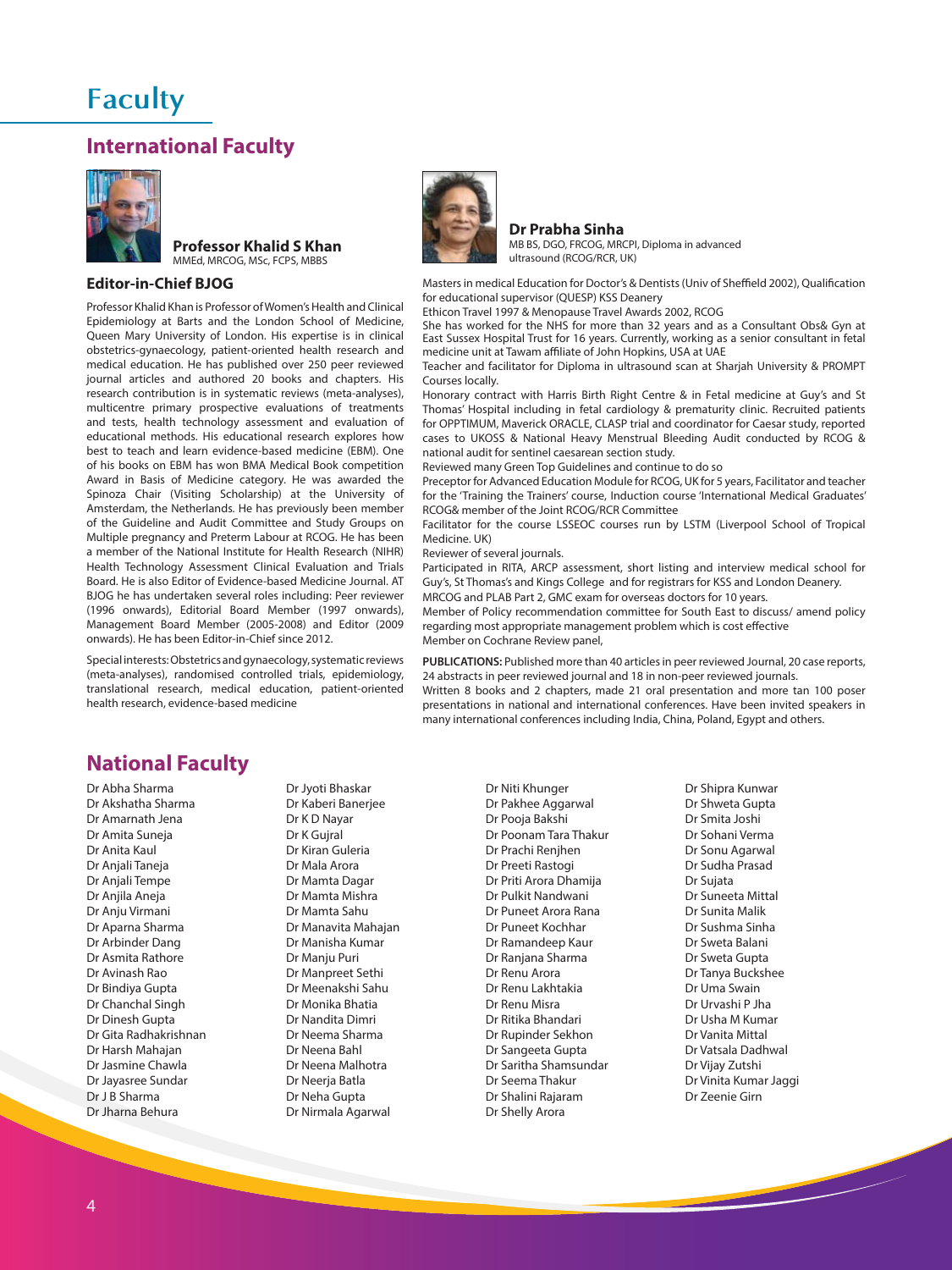# **Topics**

#### **Obstetric Module**

Guideline: Sepsis in pregnancy Recent advances: Labour curve Revisited Panel Discussion: Newer trends in management of Hypertensive disorders in pregnancy – Case based discussion

#### **Clinical Governance, Risk Management & Research Module**

Understanding Audit and Clinical Application with Examples Risk Management and Patient Safety: Case Based Scenarios How research can be used to improve quality of care

#### **Fetomaternal Medicine Module**

Guideline: Monochorionic twin pregnancy, management Recent advances: CPR RATIO: Should it be included in delivery decision making Panel Discussion: Fetal growth restriction: Case based discussions

#### **Urogynaecology Module**

Guideline: Management of bladder pain syndrome Recent advances: Interstitial cystitis

#### **Reproductive Medicine Module**

Guideline: Endometriosis, investigation and management Recent advances: Role of AMH in ART and beyond Panel Discussion: Recurrent Implantation failures: Newer management: Case based discussions

#### **Gynaecology Module**

Guideline: Endometrial hyperplasia management of Recent advances: New regimens in hormonal contraception: to bleed or not to bleed Panel Discussion: Adolescent endocrinal issues: case based discussions

#### **Gynae Oncology Module**

Guideline: Guidelines for the diagnosis and management of vulval carcinoma Recent advances: Sentinel lymph node biopsy to be a standard of care in all gynaecological malignancies ? Panel Discussion: Current role of imaging in staging for gynaecological malignancies

#### **Oration/Key Note Address**

Technology for women's health Is Myomectomy needed before ART procedures

# **Guidelines for Submission of Abstract**

#### **Last Date of Abstract Submission (Poster Presentation) is 5th December 2017**

- Abstract should be prepared in accordance with the editing instructions below and preferably submitted by email: **arbidang@ gmail.com**
- For poster presentation only one abstract can be submitted per person (presenter)
- Abstracts will be peer reviewed and will be allocated for poster presentation. Oral presentation will be considered for certain eligible posters. However, please note, that the Scientific Committee will make the final decision for the mode of presentation.
- Authors agree that their abstract will be published in an Abstract Book
- All accepted abstract authors will receive confirmation by email. Please do not forget to indicate your correct email address and telephone number when submitting your abstract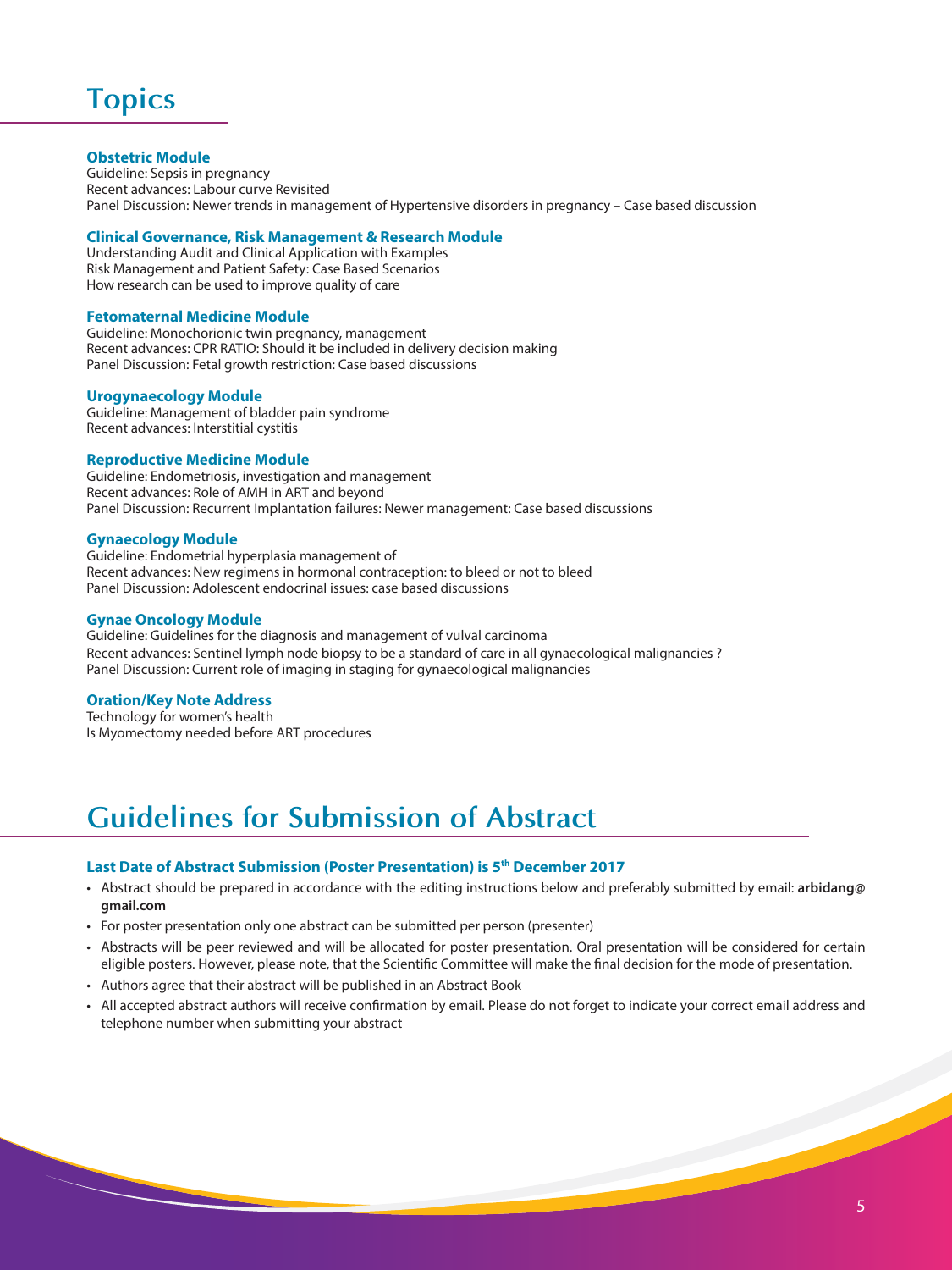### **Pre Conference Workshop 15th December 2017 Friday**

#### **Only 30 seats for first come and first serve basis**

| S No            | <b>Workshop</b>                                                                          |                                         | Convenor                                                                                                           | <b>Timing</b>                       | <b>Venue</b>                                            |
|-----------------|------------------------------------------------------------------------------------------|-----------------------------------------|--------------------------------------------------------------------------------------------------------------------|-------------------------------------|---------------------------------------------------------|
| $\mathbf{1}$    | How to Write A Paper and Publish                                                         |                                         | Prof. Khalid S Khan (UK) 09:00am - 04:00pm<br>Dr Mala Arora<br>Dr Anita Kaul<br>Dr J B Sharma<br>Dr Chanchal Singh |                                     | Dept. of Anatomy<br>Maulana Azad Medical College, Delhi |
| $\overline{2}$  | <b>Gynaecare CTG Course</b>                                                              |                                         | Dr Neema Sharma<br>Dr Ramandeep Kaur                                                                               | 09:00 am - 01:00pm                  | Dept. of Anatomy<br>Maulana Azad Medical College, Delhi |
| 3               | <b>Fire Drills on Labour Ward-</b><br><b>Managing of Obstetric</b><br><b>Emergencies</b> |                                         | Dr Poonam Tara Thakur<br>Dr Mamta Misra<br>Dr Jharna Behura                                                        | $02:00 \text{pm} - 05:00 \text{pm}$ | Dept. of Anatomy<br>Maulana Azad Medical College, Delhi |
| <b>High Tea</b> |                                                                                          | Friday 15 <sup>th</sup> , December 2017 |                                                                                                                    | 05:00pm Onwards                     | Maulana Azad Medical College, Delhi                     |

#### **Gynaecare CTG Course**

Maximum - 30 delegates, Prior registration mandatory Time: 09:00am - 01:00pm, Date: 15.12.2017 Venue: Maulana Azad Medical College Delhi

**Course coordinators -** Dr Neema Sharma, Dr Ramandeep Kaur

08:30am - Registration

09:00am - Pretest CTG quiz - Dr Mamta Mishra, Dr A Dang

09:30am - Pathophysiology of fetal asphyxia - Dr Sujata

10:00am - FHS interpretation- the systematic approach- understanding CTG - Dr Ramandeep Kaur

10:30am - Tea break

11:00am - Types of intrapartum hypoxia and resultant features observed on CTG traces - Dr Neema Sharma

11:30am - To appreciate wider clinical picture eg: inflammation, infection, meconium, decreases fetal movements, oxytocin while interpreting CTG traces Rational application of national and international guidelines - Dr Ranjana Sharma 12:00pm - Case scenarios - Dr Chanchal Singh, Dr Jharna Behura

12:30pm - Post-test CTG quiz - Dr Mamta Mishra, Dr A Dang

01:00pm - Lunch

#### **Fire Drills on Labour ward - Managing Obstetric Emergencies**

Maximum - 30 delegates, Prior registration mandatory Time: 02:00pm - 05:00pm

**Co-ordinators:** Dr Poonam Tara**,** Dr Jharna Behura, Dr Mamta Mishra

#### **Stations**

- 1. Severe preeclampsia & Eclampsia management
- 2. Maternal collapse
- 3. Breech delivery / Cord prolapse
- 4. Surgical management of PPH
- 5. Shoulder dystocia
- 6. Instrumental delivery Ventouse / Forceps

#### **Proposed way of drills**

Hands on - on mannequins Group of 5 delegates – 1 active member 2 faculty on each station 30 minutes each station (10 mins of briefing  $+15$  mins on hands on  $+5$  mins for queries) Faculty: Dr Jyoti Bhaskar, Dr Jayasree Sundar, Dr Anjali Taneja, Dr Chanchal Singh, Dr Jasmine Chawla, Dr Meenakshi T Sahu, Dr Neema Sharma, Dr Puneet Arora, Dr Ramandeep Kaur, Dr Sangeeta Gupta, Dr Sonu Agarwal, Dr Shweta Gupta, Dr Sweta Gupta, Dr Vanita Mittal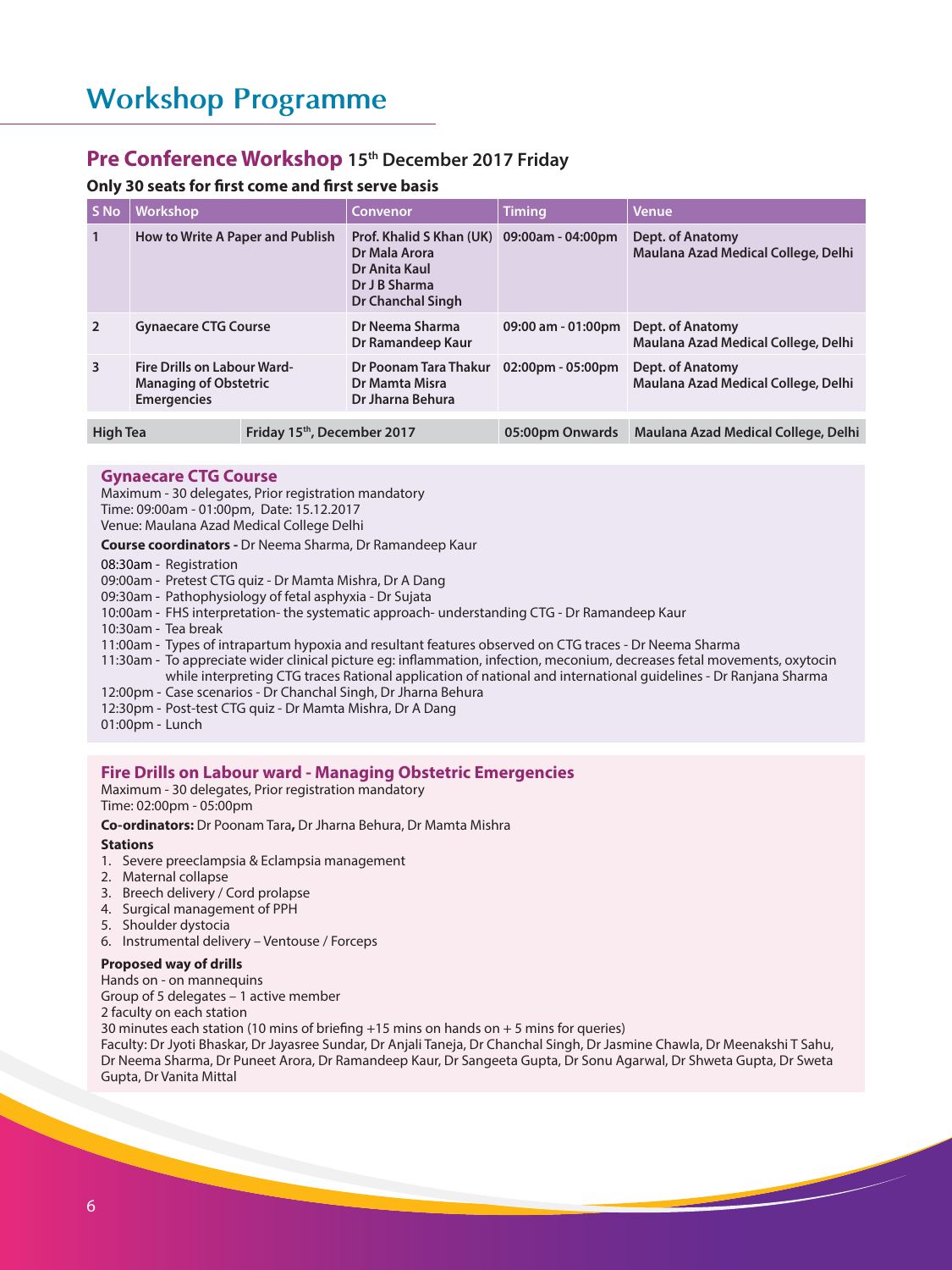# **Workshop Programme**

## **Post Conference 18th & 19th December 2017 (Monday and Tuesday)**

## **Only 25 seats for first come and first serve basis**

| Only 25 seats for mist come and mist serve basis<br>S No.<br><b>Workshop</b> | Convenor                                                   |                                   | <b>Timing</b>                                                | Venue                                                              |  |
|------------------------------------------------------------------------------|------------------------------------------------------------|-----------------------------------|--------------------------------------------------------------|--------------------------------------------------------------------|--|
|                                                                              |                                                            |                                   |                                                              |                                                                    |  |
| <b>Basic Colposcopy</b><br>4                                                 |                                                            | Dr Mamta Dagar<br>Dr Sweta Balani | Dr Saritha Shamsundar 09:00am - 05:00pm                      | RCOG Centre C R Park Delhi                                         |  |
| 5<br><b>Advanced Colposcopy</b>                                              |                                                            | Dr Mamta Dagar<br>Dr Sweta Balani |                                                              | Dr Saritha Shamsundar 09:00am - 05:00pm RCOG Centre C R Park Delhi |  |
|                                                                              |                                                            |                                   | <b>BASIC COLPOSCOPY COURSE on 18th December, 2017</b>        |                                                                    |  |
|                                                                              |                                                            |                                   | SESSION 1 (09:00am - 10:00am) (15 min + 5 min Discussion)    |                                                                    |  |
| <b>TIME</b>                                                                  |                                                            | <b>TOPIC</b>                      |                                                              | <b>SPEAKER</b>                                                     |  |
| 09:00am - 09:20am                                                            | Cervical Cytology, Techniques & Classification             |                                   |                                                              | Dr Pooja Bakshi                                                    |  |
| 09:20am - 09:40am                                                            | Human Papilloma Virus & Pathogenesis of CIN.               |                                   |                                                              | Dr Mamta Dagar                                                     |  |
| 09:40am - 10:00am                                                            | Options of HPV testing: Molecular Methods                  |                                   |                                                              | Dr Jasmine Chawla                                                  |  |
|                                                                              |                                                            | TEA (10:00am - 10:30am)           |                                                              |                                                                    |  |
|                                                                              |                                                            |                                   | SESSION II - 10:30am - 01:00pm (15 min + 5 min Discussion)   |                                                                    |  |
| 10:30am - 10:50am                                                            | Visual Methods of Cervical Screening                       |                                   |                                                              | Dr Sunita Malik                                                    |  |
| 10:50am - 11:10am                                                            | Cervical Cancer Vaccine - An Update                        |                                   |                                                              | Dr Mamta Dagar                                                     |  |
| 11:10am - 11:30am                                                            | <b>Practical Cervical Cancer Prevention in India</b>       |                                   |                                                              | Dr Neerja Bhatla                                                   |  |
| 11:30am - 11:50am                                                            | Tissue Basis of Colposcopy                                 |                                   |                                                              | Dr Sweta Balani                                                    |  |
| 11:50am - 12:10pm                                                            | Normal & Abnormal Colposcopy                               |                                   |                                                              | Dr Shalini Rajaram                                                 |  |
| 12:10pm - 12:30pm                                                            | <b>IFCPC Nomenclature and Scoring</b>                      |                                   |                                                              | Dr Vinita Kumar Jaggi                                              |  |
| 12:30pm - 12:50pm                                                            | Management of CIN - Principles                             |                                   |                                                              | Dr. Saritha Shamsunder                                             |  |
|                                                                              |                                                            | LUNCH (01:00pm - 01:30pm)         |                                                              |                                                                    |  |
|                                                                              |                                                            |                                   | SESSION II - 01:30pm - 04:30pm (15 min + 5 min Discussion)   |                                                                    |  |
| 01:30pm - 02:00pm                                                            | Equipment + Instrumentations Maintenance & Sterilization   |                                   |                                                              | Dr Sweta Balani                                                    |  |
| 01:50pm - 02:10pm                                                            | Indication & Documentation - Software                      |                                   | Dr Ramandeep Kaur                                            |                                                                    |  |
| 02:10pm - 03:00pm                                                            | <b>Picture Quiz</b>                                        |                                   | Dr Saritha Shamsunder                                        |                                                                    |  |
| 3:00pm - 4:00pm<br><b>Hands-On Practice Session</b><br>All Faculty           |                                                            |                                   |                                                              |                                                                    |  |
|                                                                              |                                                            |                                   |                                                              |                                                                    |  |
|                                                                              |                                                            |                                   | <b>ADVANCED COLPOSCOPY COURSE on 19th December, 2017</b>     |                                                                    |  |
| <b>TIME</b>                                                                  |                                                            | <b>TOPICS</b>                     | SESSION 1 (09:00am - 10:40am) (15 min + 5 min Discussion)    | <b>SPEAKER NAME</b>                                                |  |
| 09:00am - 09:20am                                                            | Management of Low Grade CIN                                |                                   |                                                              | Dr. Ranjana Sharma                                                 |  |
| 09:20am - 09:40am                                                            | Management of High Grade CIN                               |                                   |                                                              | Dr. Smita Joshi                                                    |  |
| 09:40am - 10:00am                                                            | Ablative Methods- Cryo, Thermocogulation                   |                                   |                                                              | Dr. Smita Joshi                                                    |  |
|                                                                              |                                                            | TEA (10:00 AM - 10:30 AM)         |                                                              |                                                                    |  |
|                                                                              |                                                            |                                   | SESSION II - 11:00 AM - 01:00 PM (15 min + 5 min Discussion) |                                                                    |  |
| 10:30am - 10:50am                                                            | Principles of Electrocautery                               |                                   |                                                              | Dr. Arbinder Dang                                                  |  |
| 10:50am - 11:10am                                                            | Processing Biopsy & Cytology Specimens                     |                                   |                                                              | Dr. Sachin Kolte                                                   |  |
| 11:10am - 11:30am                                                            | Selection of patients for Ablative or Excisional Treatment |                                   |                                                              | Dr. Saritha Shamsunder                                             |  |
| 11:30am - 11:50am                                                            |                                                            |                                   | Special Situations- Pregnancy, Menopause, HIV, Contraception | Dr. Pakhee Aggarwal                                                |  |
| 11:50am - 12:10pm                                                            | Role of Biomarkers in Screening & Management               |                                   |                                                              | Dr. Dinesh Gupta                                                   |  |
| 12:10pm -12:30pm                                                             | Approach to a patient with a Vulval Lesion                 |                                   |                                                              | Dr. Saritha Shamsunder                                             |  |
| 12:30pm - 01:00pm                                                            | Common Vulval Lesions & their management                   |                                   |                                                              | Dr. Niti Khunger                                                   |  |
|                                                                              |                                                            | LUNCH (01:00pm - 01:30pm)         |                                                              |                                                                    |  |
|                                                                              |                                                            | SESSION III - 01:30pm - 04:00pm   |                                                              |                                                                    |  |
| 01:30pm - 01:50pm                                                            | New Technologies in Colposcopy                             |                                   |                                                              | Dr. Bindiya Gupta                                                  |  |
| 01:50pm - 02:20pm                                                            | Videos on Cryo, Thermo, LEEP & CKC                         |                                   |                                                              | Dr. Vijay Zutshi                                                   |  |
| 02:20pm - 03:30pm                                                            | Interactive Case Discussions                               |                                   |                                                              | Dr. Saritha Shamsunder<br>Dr. Vijay Zutshi<br>Dr. Mamta Dagar      |  |
| 03:30pm - 04:30pm                                                            | Hands-On LEEP                                              |                                   |                                                              | All Faculty                                                        |  |
|                                                                              |                                                            |                                   |                                                              |                                                                    |  |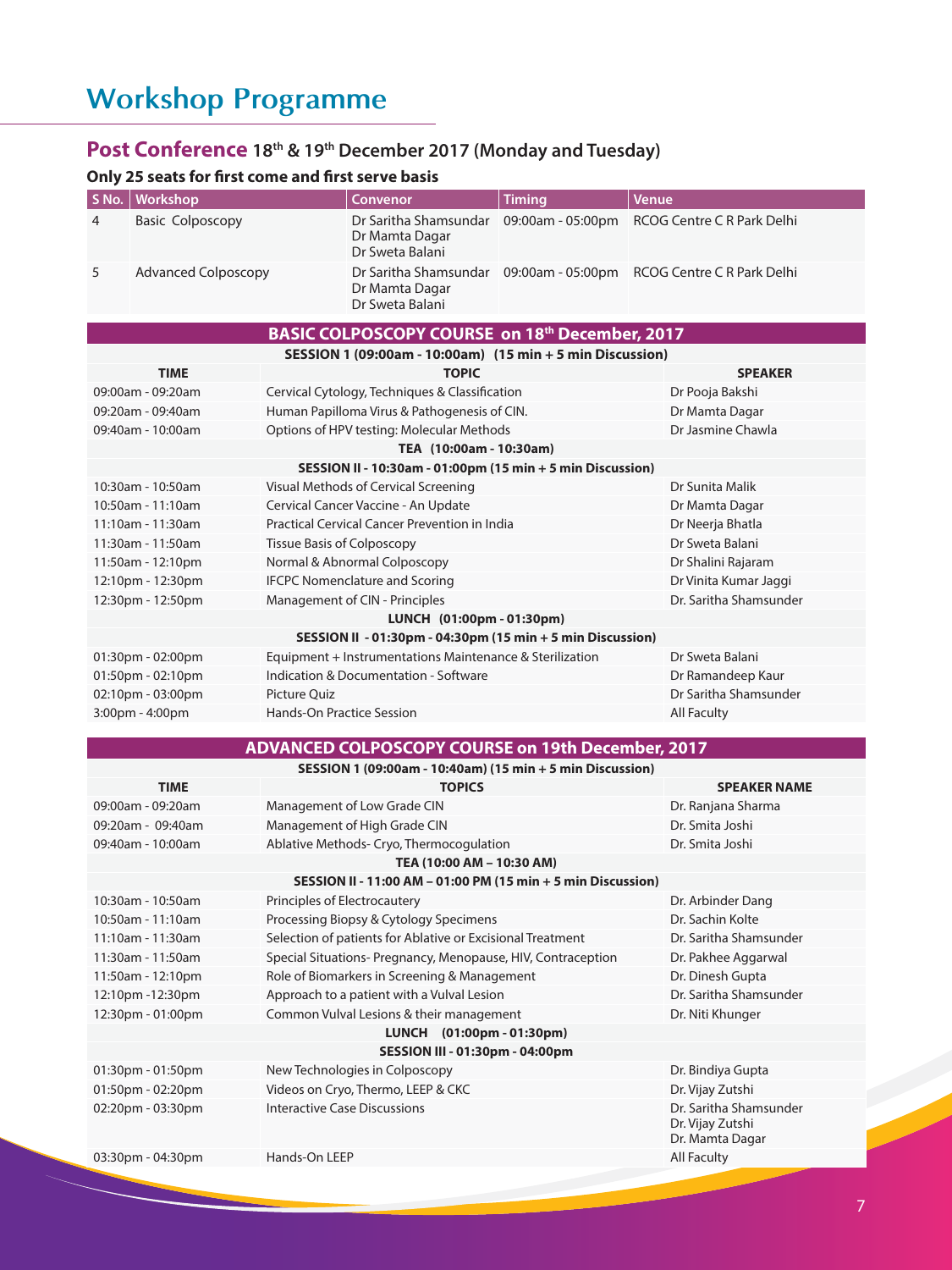# **Annual Conference Scientific Programme**

## **16th & 17th December 2017**

| 16th December 2017 (Saturday)                                                        |                                                                                                                                                                    |                                                              |  |  |
|--------------------------------------------------------------------------------------|--------------------------------------------------------------------------------------------------------------------------------------------------------------------|--------------------------------------------------------------|--|--|
| 08:00am - 09:00am                                                                    | Registration and Invocation                                                                                                                                        |                                                              |  |  |
| 09:00am - 11:00am                                                                    | <b>Obstetric Module</b>                                                                                                                                            |                                                              |  |  |
| 10 min - EMO+SBA                                                                     | <b>Chairpersons:</b> Dr Sonu Aggarwal, Dr Jasmine Chawla                                                                                                           |                                                              |  |  |
| 09:00am - 09:30am<br>20 min - Presentation of Guideline                              | Sepsis in Pregnancy Green-top Guideline No. 64 a & b                                                                                                               | Dr Anjali Taneja<br>Dr Neha Gupta                            |  |  |
|                                                                                      | Chairpersons: Dr Jyoti Bhaskar, Dr Prachi Renjhen                                                                                                                  |                                                              |  |  |
| 9:30 am-10:00am<br>20 min -Presentation<br>10 min -Discussion                        | <b>Labour Curve Revisited</b>                                                                                                                                      | Dr Manju Puri                                                |  |  |
| 10:00am - 11:00am<br><b>Panel Discussion</b><br>45 min + 15 min Audience Interaction | Newer Trends in Management of Hypertensive Disorders in Pregnancy<br>Maternal/Fetal Perspective - Case Based Discussion                                            | <b>Moderaters:</b><br>Dr Asmita Rathore<br>Dr Sangeeta Gupta |  |  |
| <b>Panelists:</b>                                                                    | Dr Amita Suneja, Dr Jasmine Chawla, Dr Jayasree Sunder, Dr Mamta Misra,<br>Dr Meenakshi Sahu, Dr Jyoti Bhaskar, Dr Ramandeep Kaur, Dr Anjali Taneja, Dr Mamta Sahu |                                                              |  |  |
| 11:00am - 11:30am                                                                    | Tea Break and visits to Exhibition Area                                                                                                                            |                                                              |  |  |
| 11:30am - 01:00pm                                                                    | Clinical Governance, Risk Management & Research Module                                                                                                             |                                                              |  |  |
|                                                                                      | <b>Chairpersons:</b> Dr Sohani Verma, Dr J B Sharma, Dr Anita Kaul                                                                                                 |                                                              |  |  |
| 11:30am - 12:00pm<br>20 min -Presentation<br>10 min -Discussion                      | <b>Understanding Audit and Clinical Application with Examples</b>                                                                                                  | Dr Prabha Sinha                                              |  |  |
| 12:00pm - 12:30pm<br>20 min -Presentation<br>10 min - Discussion                     | How Research Can be used to Improve Quality of Care                                                                                                                | <b>Prof Khalid Khan</b>                                      |  |  |
| 12:30pm - 01:00pm<br>20 min -Presentation<br>10 min - Discussion                     | <b>Risk Management and Patient Safety:</b><br><b>Case Based Scenarios</b>                                                                                          | Dr Prabha Sinha                                              |  |  |
| 01:00pm - 01:30pm                                                                    | <b>Key Note Address</b>                                                                                                                                            |                                                              |  |  |
|                                                                                      | Chairpersons: Dr Nirmala Agarwal, Dr Ranjana Sharma, Dr Anjila Aneja, Dr K D Nayar, Dr Sweta Gupta                                                                 |                                                              |  |  |
|                                                                                      | Is Myomectomy Needed Before ART Procedures                                                                                                                         | Dr Sohani Verma                                              |  |  |
| 01:30pm - 02:00pm                                                                    | Lunch and Visits to Exhibition Area                                                                                                                                |                                                              |  |  |
| 02:00pm - 04:00pm                                                                    | <b>Fetomaternal Medicine Module</b>                                                                                                                                |                                                              |  |  |
| 10 min - EMQ+SBA                                                                     | <b>Chairpersons:</b> Dr Jayasree Sunder, Dr Shipra Kunwar                                                                                                          |                                                              |  |  |
| $02:00$ pm - 02:30pm<br>20 min -Presentation of Guideline                            | Monochorionic Twin Pregnancy, Management (GTG No. 51)                                                                                                              | Dr Monika Bhatia<br>Dr Akshatha Sharma                       |  |  |
|                                                                                      | <b>Chairpersons:</b> Dr Manisha Kumar, Dr Renu Arora, Dr Ritika Bhandari                                                                                           |                                                              |  |  |
| 02:30pm - 03:00pm<br>20 min -Presentation<br>10 min -Discussion                      | CPR Ratio: Should it be Included In Delivery Decision Making                                                                                                       | Dr Anita Kaul                                                |  |  |
| 03:00pm - 04:00pm<br><b>Panel Discussion</b><br>45 min + 15 min Audience Interaction | <b>Fetal Growth Restriction: Case Based Discussions</b>                                                                                                            | <b>Moderaters:</b><br>Dr Poonam Tara<br>Dr Chanchal Singh    |  |  |
| <b>Panelists:</b>                                                                    | Dr Vatsala Dadhwal, Dr Mamta Dagar, Dr Aparna Sharma, Dr K Gujral, Dr Nandita Dimri,<br>Dr Monika Bhatia, Dr Neha Gupta, Dr Shipra Kunwar                          |                                                              |  |  |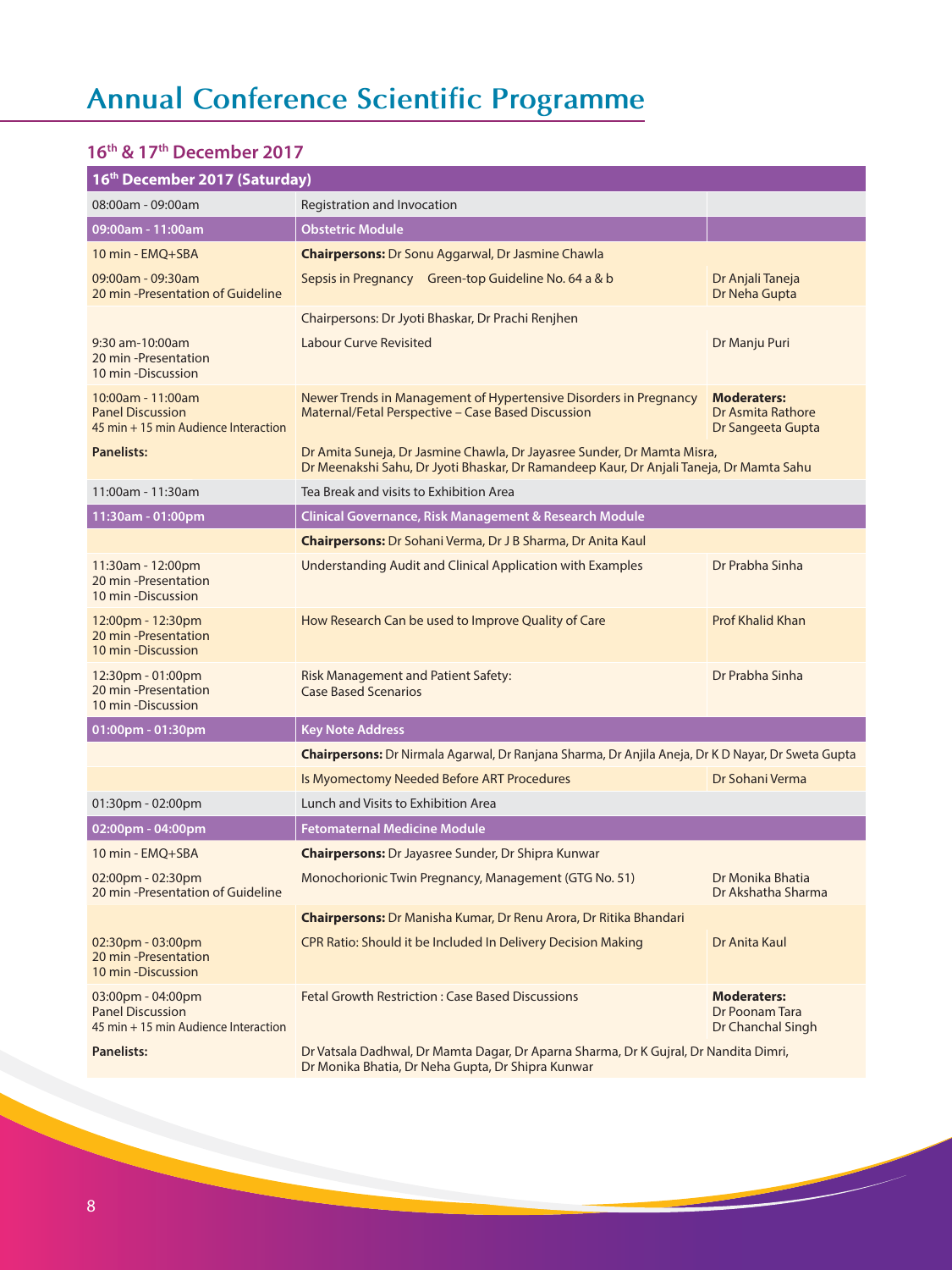| 04:00pm - 05:00pm                                                                   | Urogynaecology Module                                                        |                                    |  |
|-------------------------------------------------------------------------------------|------------------------------------------------------------------------------|------------------------------------|--|
| 10 min - EMO+SBA                                                                    | <b>Chairpersons:</b> Dr J B Sharma, Dr Sonu Aggarwal                         |                                    |  |
| $04:00 \text{pm} - 04:30 \text{pm}$<br>20 min -Presentation of Guideline            | Post Hysterectomy Vaginal Vault (Green-Top Guideline No. 46)                 | Dr Jharna Behura<br>Dr Zeenie Girn |  |
|                                                                                     | <b>Chairpersons: Dr Nirmala Agarwal, Dr Uma Swain</b>                        |                                    |  |
| $04:30 \text{pm} - 05:00 \text{pm}$<br>20 min - Presentation<br>10 min - Discussion | Interstitial Cystitis/ Bladder Pain Syndrome                                 | Dr Ranjana Sharma                  |  |
| 05:00pm - 05:30pm                                                                   | <b>Inauguration</b>                                                          |                                    |  |
| $05:30pm - 06:00pm$                                                                 | <b>Inaugural Address - Technology for Women's Health</b>                     | Dr U P Jha                         |  |
| 06:00pm - 07:00pm                                                                   | Tea Break/Representative Committee Meeting (RCM)+ General Body Meeting (GBM) |                                    |  |
| 07:00pm onwards                                                                     | <b>Cultural Programme and Dinner with Live Misic</b>                         |                                    |  |

| 17 <sup>th</sup> December 2017 (Sunday)                                              |                                                                                                                                                                                     |                                                    |  |
|--------------------------------------------------------------------------------------|-------------------------------------------------------------------------------------------------------------------------------------------------------------------------------------|----------------------------------------------------|--|
| 08:00am - 09:00am                                                                    | <b>Poster Presentation</b>                                                                                                                                                          |                                                    |  |
| Judges:                                                                              | Dr Anjila Aneja, Dr Ranjana Sharma, Dr Neema Sharma, Dr Sweta Gupta, Dr Vinita Kumar<br>Jaggi, Dr Shweta Gupta                                                                      |                                                    |  |
| 09:00am - 11:00am                                                                    | <b>Reproductive Medicine Module</b>                                                                                                                                                 |                                                    |  |
| 10 min - EMQ+SBA                                                                     | Chairpersons: Dr Neema Sharma, Dr Ramandeep Kaur                                                                                                                                    |                                                    |  |
| 09:00am - 09:30am<br>20 min -Presentation of Guideline                               | <b>Endometriosis, Investigation and Management</b><br>(Nice and ESHRE Guideline)                                                                                                    | Dr Puneet Kochhar<br>Dr Shelly Arora               |  |
|                                                                                      | Chairpersons: Dr Sudha Prasad, Dr Mala Arora, Dr Sushma Sinha                                                                                                                       |                                                    |  |
| 09:30am - 10:00am<br>20 min -Presentation<br>10 min - Discussion                     | Role of AMH in ART and Beyond                                                                                                                                                       | Dr Sweta Gupta                                     |  |
| 10:00am - 11:00am<br><b>Panel Discussion</b><br>45 min + 15 min Audience Interaction | <b>Implantation Failure in ART</b><br><b>Case Based Discussions</b>                                                                                                                 | Moderaters:<br>Dr Mala Arora<br>Dr Neena Malhotra  |  |
| <b>Panelists:</b>                                                                    | Dr Anjali Tempe, Dr Tanya Buckshee, Dr Puneet Arora Rana, Dr Seema Thakur, Dr Kaberi<br>Banerjee, Dr Puneet Kochhar, Dr Zeenie Girn                                                 |                                                    |  |
| 11:00am - 11:30am                                                                    | Tea Break and visits to Exhibition Area                                                                                                                                             |                                                    |  |
| 11:30am - 01:30pm                                                                    | <b>Gynaecology Module</b>                                                                                                                                                           |                                                    |  |
| 10 min - EMQ+SBA                                                                     | <b>Chairpersons: Dr Usha M Kumar, Dr Pakhee Aggarwal</b>                                                                                                                            |                                                    |  |
| 11:30am - 12:00pm<br>20 min -Presentation of Guideline                               | Endometrial Hyperplasia Management of Green-Top Guideline No.<br>Dr Neema Sharma<br>Dr Pulkit Nandwani<br>67                                                                        |                                                    |  |
|                                                                                      | Chairpersons: Dr Anjali Tempe, Dr Geeta Radhakrishnan, Dr Priti Arora Dhamija                                                                                                       |                                                    |  |
| 12:00pm - 12:30pm<br>20 min -Presentation<br>10 min - Discussion                     | New Regimens In Hormonal Contraception: To Bleed or not to Bleed Dr Renu Misra                                                                                                      |                                                    |  |
| 12:30pm - 01:30pm<br><b>Panel Discussion</b><br>45 min + 15 min Audience Interaction | Adolescent Endocrinal Issues - Case Based Discussions                                                                                                                               | <b>Moderaters:</b><br>Dr Anjila Aneja<br>Dr A Dang |  |
| Panelists:                                                                           | Dr Sushma Sinha, Dr Manavita Mahajan, Dr Renu Lakhtakia, Dr Kiran Guleria, Dr Neena Bahl,<br>Dr Abha Sharma, Dr Anju Virmani, Dr Manpreet Sethi, Dr Prachi Renjhen, Dr Shweta Gupta |                                                    |  |
| 01:30pm - 02:00pm                                                                    | <b>Lunch and Visits to Exhibition Area</b>                                                                                                                                          |                                                    |  |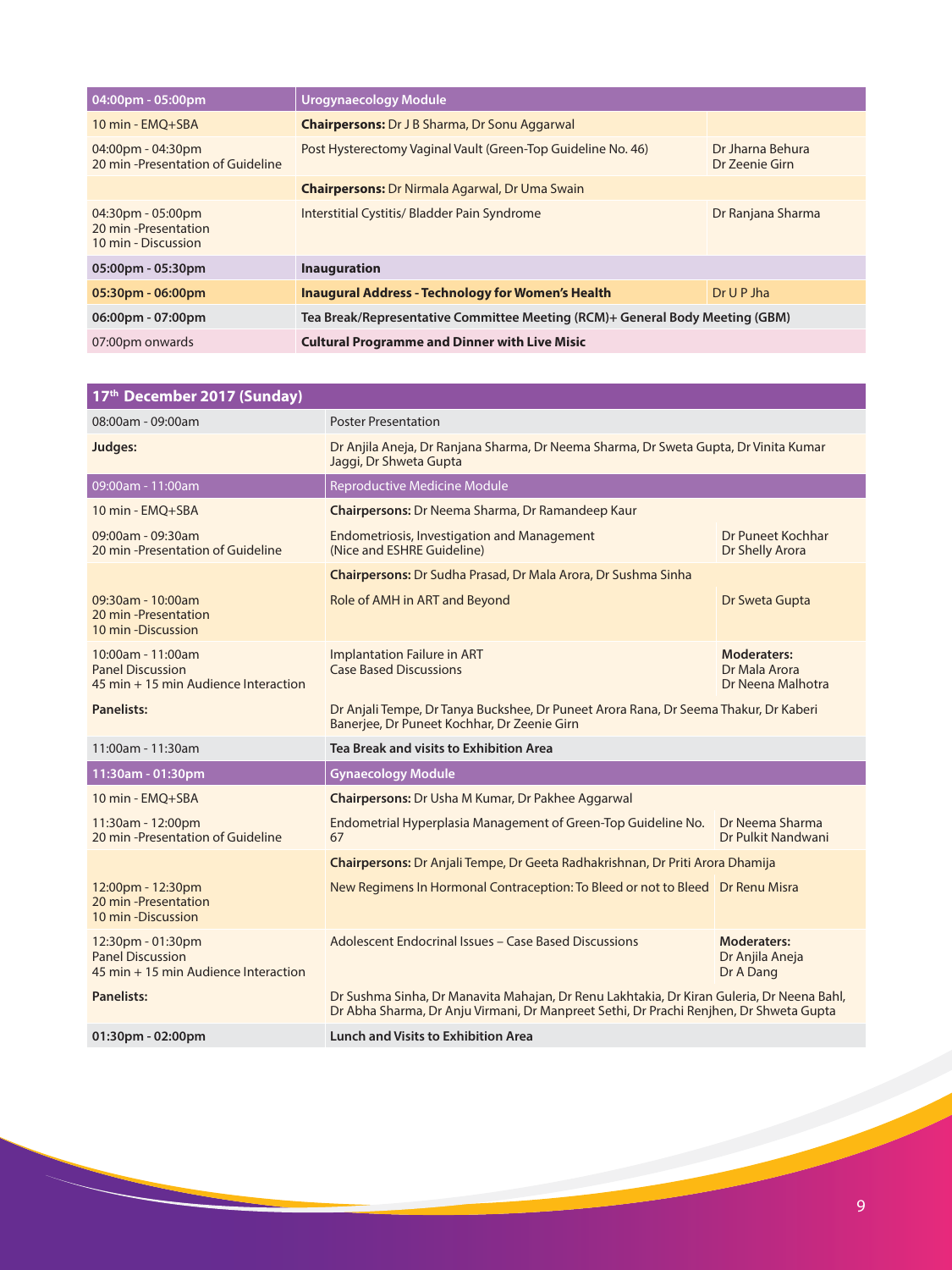| 02:00pm - 04:00 pm                                                                   | <b>Gynae Oncology Module</b>                                                                                                           |                                                             |
|--------------------------------------------------------------------------------------|----------------------------------------------------------------------------------------------------------------------------------------|-------------------------------------------------------------|
| 10 min - EMO+SBA                                                                     | Chairpersons: Dr Jharna Behura, Dr Vinita Kumar Jaggi                                                                                  |                                                             |
| 02:00pm - 02:30pm<br>20 min -Presentation of Guideline                               | Guidelines for the Diagnosis and Management of Vulval Carcinoma<br>British Gynaecological Cancer Society & RCOG 2014                   | Dr Usha M Kumar<br>Dr Pakhee Aggarwal                       |
|                                                                                      | <b>Chairpersons: Dr Vijay Zutshi, Dr Suneeta Mittal</b>                                                                                |                                                             |
| 2:30 pm-3:00pm<br>20 min -Presentation<br>10 min -Discussion                         | Sentinel Lymph Node Biopsy to be A Standard of Care in All<br><b>Gynaecological Malignancies ?</b>                                     | Dr Saritha Shamsundar                                       |
| 03:00pm - 04:00pm<br><b>Panel Discussion</b><br>45 min + 15 min Audience Interaction | Current Role of Imaging in Staging for Gynaecological<br>Malignancies                                                                  | <b>Moderaters:</b><br>Dr Shalini Rajaram                    |
| <b>Panelists:</b>                                                                    | Dr Neerja Batla, Dr Harsh Mahajan, Dr Amarnath Jena, Dr Rupinder Sekhon,<br>Dr S Avinash Rao, Dr Vinita Kumar Jaggi, Dr Preeti Rastogi |                                                             |
|                                                                                      |                                                                                                                                        |                                                             |
| 04:00pm - 05:00pm                                                                    | <b>OSCE Scenarios- Expart Dr Prabha Sinha (UK)</b>                                                                                     |                                                             |
| 04:00pm - 04:15pm<br>10min - Presentation<br>5 min - Discussion                      | Domestic Violence                                                                                                                      | Dr Jayasree Sundar<br>Dr Pulkit Nandwani<br>Dr Shweta Gupta |
| 04:15pm - 04:30pm<br>10min - Presentation<br>5 min -Discussion                       | <b>Labour Ward Prioritization</b>                                                                                                      | Dr Neha Gupta<br>Dr Shelly Arora<br>Dr Chanchal Singh       |
| 04:30pm - 04:45pm<br>10min - Presentation<br>5 min -Discussion                       | <b>Consent for Vaginal Hysterectomy for Prolapse</b>                                                                                   | Dr Nirmala Agarwal<br>Dr Anjali Taneja<br>Dr Mamta Sahu     |
| 04:45pm - 05:00pm<br>10min - Presentation<br>5 min -Discussion                       | <b>Breaking Bad News</b>                                                                                                               | Dr Neema Sharma<br>Dr Usha M Kumar<br>Dr Jasmine Chawla     |

# **Forthcoming Activities**

## **RCOG UK Franchise MRCOG Final Preparation: Part II Written Course 30th & 31st December 2017 and 1st January 2018 (Total 3 Days)**

RCOG North Zone Academic Centre B-235, C R Park, New Delhi-110019, India

#### **India North Zone Conveners**

| Dr Saritha Shamsunder | - (shamsundersaritha@gmail.com / 9313826748) |
|-----------------------|----------------------------------------------|
| Dr Sweta Gupta        | $-(swetagupta06@yahoo.com/8130140007)$       |
| Dr Mamta Sahu         | - (mamta2sahuyahoo.co.in / 9810106470)       |

#### **UK Conveners of International Part 2 Revision Course -**

Ms Rhona Hughes

#### **UK Conveners**

Dr Sanjeev Sharma - (sdsharma@gmail.com, sdsharma49@hotmail.com)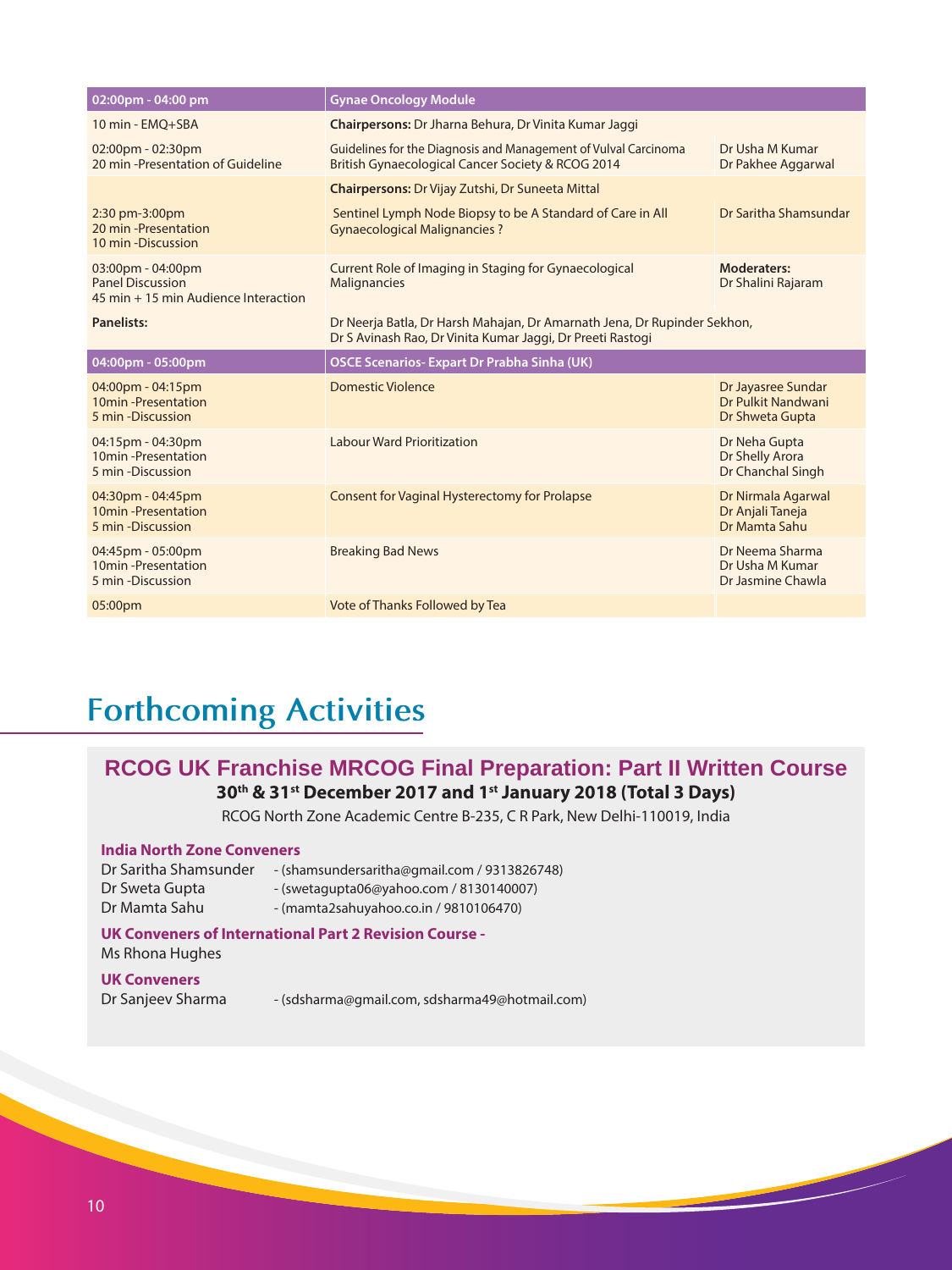# **Registration**

## **Workshops (For All Delegates & Post Graduates)**

| 30 Delegates (First come first serve basis) |                                                                                              |                                   |                         |  |
|---------------------------------------------|----------------------------------------------------------------------------------------------|-----------------------------------|-------------------------|--|
| S No.                                       | Pre Conference Workshop (MAMC) Friday 15 <sup>th</sup> December 2017                         | Timing                            | <b>Registration Fee</b> |  |
|                                             | How to Write A Paper and Publish                                                             | $9:00am - 4:00pm$                 | 2000                    |  |
|                                             | <b>Gynaecare CTG Course</b>                                                                  | $9:00$ am - 1:00pm                | 1000                    |  |
|                                             | Fire Drills on Labour Ward-Managing of Obstetric Emergencies                                 | $2:00 \text{pm} - 5:00 \text{pm}$ | 1000                    |  |
|                                             | Post Conference Workshop (Academic Centre C R Park) Monday 18th & Tuesday 19th December 2017 |                                   |                         |  |
| $\overline{4}$                              | Basic Colposcopy Course (18th December 2017)                                                 | $9:00am - 5:00pm$                 | 2000                    |  |
|                                             | Advance Colposcopy Course (19th December 2017)                                               | $9:00am - 5:00pm$                 | 2500                    |  |

#### **Conference**

16th & 17th December 2017

*Venue:* Maulana Azad Medical College Auditorium Delhi

| <b>Registration Category</b> | Upto 5 <sup>th</sup> December 2017 | 5 <sup>th</sup> December 2017 to 14 <sup>th</sup> December 2017 | Spot Registration |
|------------------------------|------------------------------------|-----------------------------------------------------------------|-------------------|
| Delegate/Faculty             | 4000                               | 5000                                                            | 6000              |
| P G Student                  | 2400                               | 3000                                                            | 3600              |

#### **Registration Guidelines**

- 1. Conference registration is mandatory for registration for the **pre-conference workshops**.
- 2. Conference registration includes Delegate kit Participation in scientific session & exhibitions Participation in Inaugural Ceremony on 16<sup>th</sup> December 2017 • Lunch & Tea on 16<sup>th</sup> & 17<sup>th</sup> December 2017 • Cultural Evening-Dinner on 16<sup>th</sup> December 2017
- 3. For post workshops conference registration is not mandatory.

```
Method of Payment: Online/ Direct Bank Transfer/ Demand Draft / Cheque /Cash
Online Payment: Please visit www.aiccrcognzindia.com
Direct Bank Transfer: (NEFT/RTGS)
```
- **Bank Name Oriental Bank of Commerce Account Name: RCOG NZ 2012 Plus**
- **IFS Code: ORBC0105076 Account No.: 50762191028205**
- **Branch Name Indraprastha Apollo Hospital, Sarita Vihar New Delhi Swift Code: ORBCINBBIBD**
- Demand Draft / Cheque to be made in favour of **"RCOG NZ 2012 Plus"** payable at **Delhi** Please add Rs 50/- extra for outstation cheques.

#### For details visit our Website: **http://www.aiccrcognzindia.com**

- 
- 
- 

Medmidas



 $⊠$  **Calcium Carbonate offers the best Calcium absorption & has** equivalent bio-availability when compared with other forms